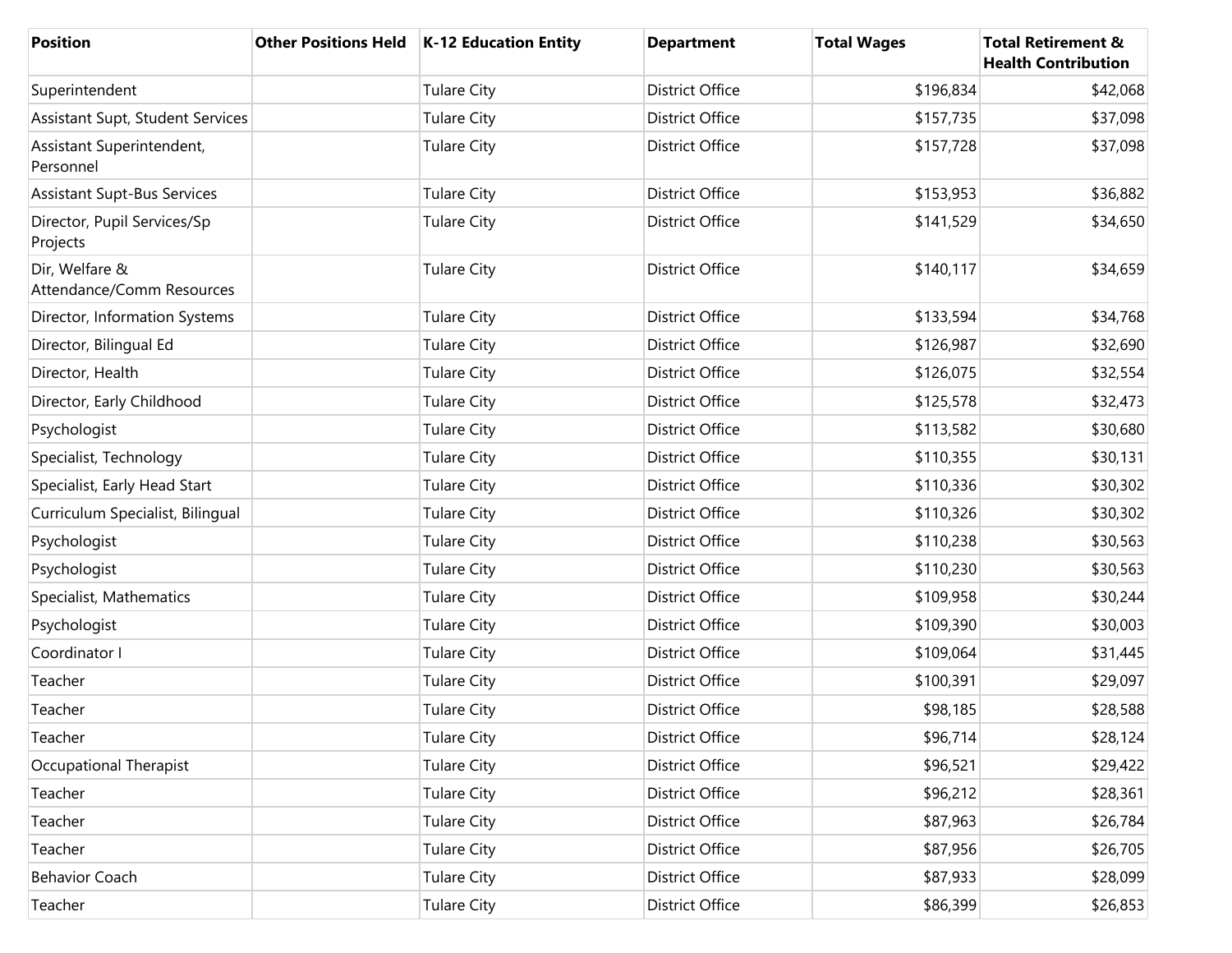| Occupational Therapist                | <b>Tulare City</b> | District Office        | \$85,296 | \$27,582 |
|---------------------------------------|--------------------|------------------------|----------|----------|
| <b>Executive Secretary</b>            | <b>Tulare City</b> | <b>District Office</b> | \$82,268 | \$26,922 |
| Database/Applications<br>Manager      | <b>Tulare City</b> | <b>District Office</b> | \$81,664 | \$28,357 |
| Manager, Custodial                    | <b>Tulare City</b> | <b>District Office</b> | \$81,230 | \$26,699 |
| Supervisor I                          | <b>Tulare City</b> | <b>District Office</b> | \$79,396 | \$26,439 |
| Manager, Instruction Tech<br>Services | <b>Tulare City</b> | <b>District Office</b> | \$76,625 | \$26,327 |
| Teacher                               | <b>Tulare City</b> | <b>District Office</b> | \$69,872 | \$24,251 |
| Teacher                               | <b>Tulare City</b> | District Office        | \$63,407 | \$23,429 |
| Teacher                               | <b>Tulare City</b> | District Office        | \$60,470 | \$22,866 |
| <b>Account Clerk</b>                  | <b>Tulare City</b> | <b>District Office</b> | \$59,257 | \$24,407 |
| Admin Assistant                       | <b>Tulare City</b> | District Office        | \$57,999 | \$23,168 |
| Admin Assistant                       | <b>Tulare City</b> | <b>District Office</b> | \$57,738 | \$23,218 |
| Technician, Audio Visual              | <b>Tulare City</b> | <b>District Office</b> | \$57,719 | \$24,189 |
| Admin Assistant                       | <b>Tulare City</b> | <b>District Office</b> | \$56,996 | \$23,090 |
| Admin Assistant                       | <b>Tulare City</b> | District Office        | \$56,981 | \$23,090 |
| Manager, Kitchen 1                    | <b>Tulare City</b> | District Office        | \$56,612 | \$21,694 |
| Technology Support Technician         | <b>Tulare City</b> | District Office        | \$56,294 | \$23,951 |
| Teacher, Substitute                   | <b>Tulare City</b> | <b>District Office</b> | \$56,129 | \$22,300 |
| Admin Assistant                       | <b>Tulare City</b> | <b>District Office</b> | \$55,930 | \$22,908 |
| Admin Assistant                       | <b>Tulare City</b> | <b>District Office</b> | \$55,353 | \$23,404 |
| Secretary, Confidential               | <b>Tulare City</b> | District Office        | \$53,261 | \$23,626 |
| Secretary, Confidential               | <b>Tulare City</b> | District Office        | \$52,428 | \$23,514 |
| <b>Supply Clerk</b>                   | <b>Tulare City</b> | District Office        | \$52,408 | \$22,852 |
| Clerk, Payroll                        | <b>Tulare City</b> | <b>District Office</b> | \$51,574 | \$23,048 |
| Teacher                               | <b>Tulare City</b> | <b>District Office</b> | \$50,781 | \$14,020 |
| Admin Assistant                       | <b>Tulare City</b> | District Office        | \$50,632 | \$22,055 |
| Custodian/Bus Driver                  | <b>Tulare City</b> | District Office        | \$50,534 | \$21,779 |
| Teacher                               | <b>Tulare City</b> | District Office        | \$50,508 | \$13,983 |
| Clerk, Payroll                        | <b>Tulare City</b> | District Office        | \$50,133 | \$22,932 |
| Secretary, Confidential               | <b>Tulare City</b> | District Office        | \$50,007 | \$22,932 |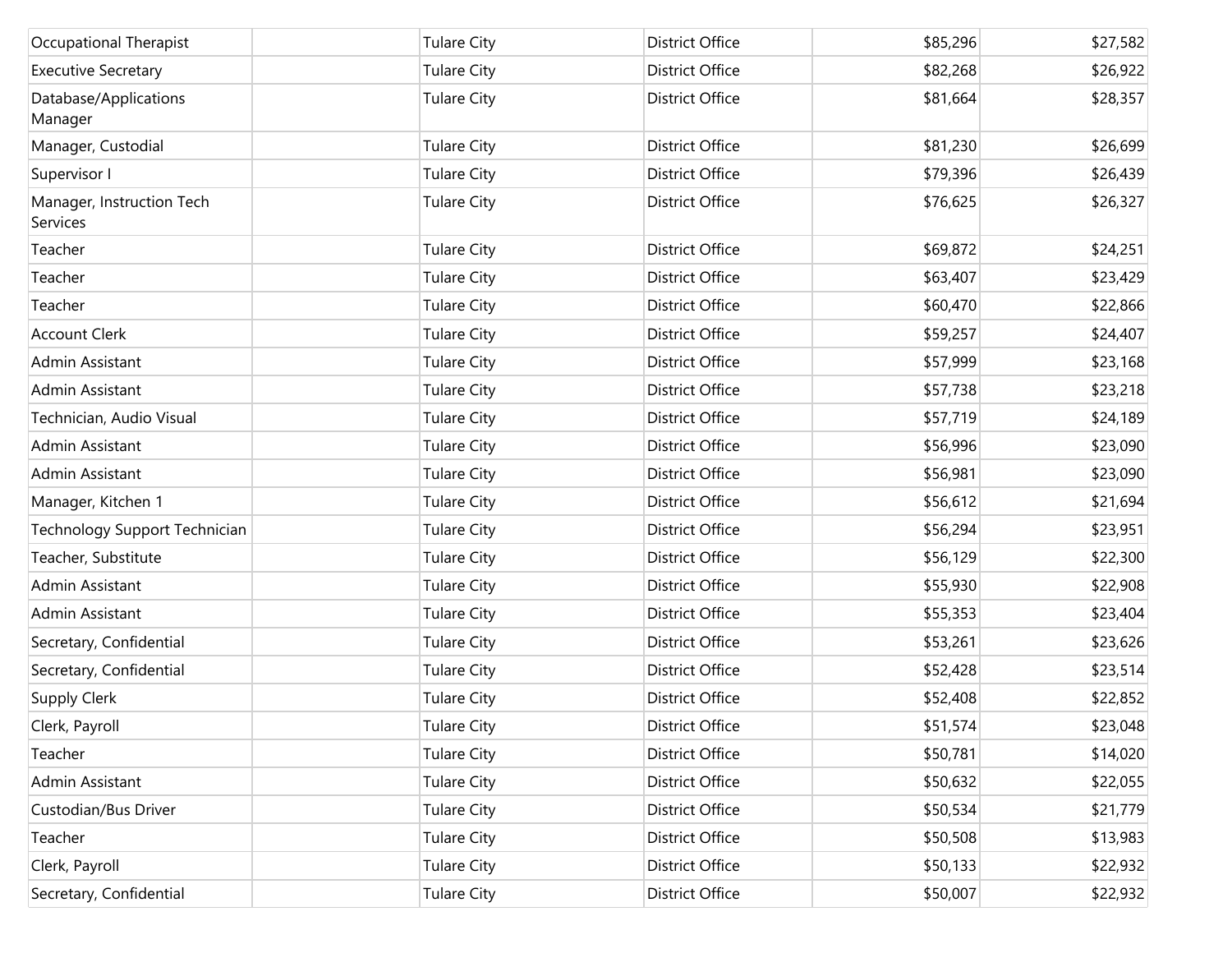| Teacher                     | <b>Tulare City</b> | District Office        | \$49,734 | \$13,858 |
|-----------------------------|--------------------|------------------------|----------|----------|
| <b>Grounds Person</b>       | <b>Tulare City</b> | District Office        | \$49,721 | \$22,902 |
| Supervisor I                | <b>Tulare City</b> | District Office        | \$49,065 | \$16,286 |
| Admin Assistant             | <b>Tulare City</b> | District Office        | \$48,240 | \$22,085 |
| Custodian                   | <b>Tulare City</b> | District Office        | \$48,128 | \$22,759 |
| <b>Grounds Person</b>       | <b>Tulare City</b> | District Office        | \$48,101 | \$22,658 |
| <b>Grounds Person</b>       | <b>Tulare City</b> | District Office        | \$48,001 | \$22,759 |
| Teacher                     | <b>Tulare City</b> | District Office        | \$47,977 | \$13,618 |
| Driver - Food Service Truck | <b>Tulare City</b> | District Office        | \$47,710 | \$22,703 |
| Custodian, Groundsperson    | <b>Tulare City</b> | District Office        | \$47,494 | \$22,658 |
| Secretary                   | <b>Tulare City</b> | District Office        | \$46,496 | \$22,506 |
| <b>Behavior Coach</b>       | <b>Tulare City</b> | <b>District Office</b> | \$46,397 | \$13,419 |
| Secretary, School           | <b>Tulare City</b> | District Office        | \$46,031 | \$22,082 |
| Subfinder Operator          | <b>Tulare City</b> | District Office        | \$45,839 | \$22,372 |
| <b>Behavior Coach</b>       | <b>Tulare City</b> | <b>District Office</b> | \$44,976 | \$11,158 |
| Accounts Payable Clerk      | <b>Tulare City</b> | District Office        | \$44,462 | \$22,449 |
| Teacher, Substitute         | <b>Tulare City</b> | District Office        | \$44,099 | \$6,671  |
| Teacher, Substitute         | <b>Tulare City</b> | <b>District Office</b> | \$43,602 | \$9,035  |
| Custodian                   | <b>Tulare City</b> | District Office        | \$42,637 | \$20,485 |
| Admin Assistant             | <b>Tulare City</b> | District Office        | \$41,966 | \$17,066 |
| Secretary                   | <b>Tulare City</b> | District Office        | \$41,956 | \$21,740 |
| <b>Behavior Coach</b>       | <b>Tulare City</b> | District Office        | \$41,724 | \$10,528 |
| Secretary                   | <b>Tulare City</b> | District Office        | \$40,654 | \$21,499 |
| Custodian                   | <b>Tulare City</b> | <b>District Office</b> | \$39,538 | \$18,762 |
| Driver - Food Service Truck | <b>Tulare City</b> | <b>District Office</b> | \$39,146 | \$20,808 |
| Driver - Food Service Truck | <b>Tulare City</b> | District Office        | \$38,119 | \$18,537 |
| Groundskeeper/Bus Driver    | <b>Tulare City</b> | District Office        | \$36,914 | \$20,295 |
| Aide, Health                | <b>Tulare City</b> | District Office        | \$36,745 | \$20,908 |
| Secretary                   | <b>Tulare City</b> | District Office        | \$36,053 | \$21,038 |
| Teacher, Substitute         | <b>Tulare City</b> | District Office        | \$35,805 | \$0      |
| Clerk                       | <b>Tulare City</b> | District Office        | \$34,362 | \$8,262  |
| Secretary                   | <b>Tulare City</b> | District Office        | \$33,981 | \$19,091 |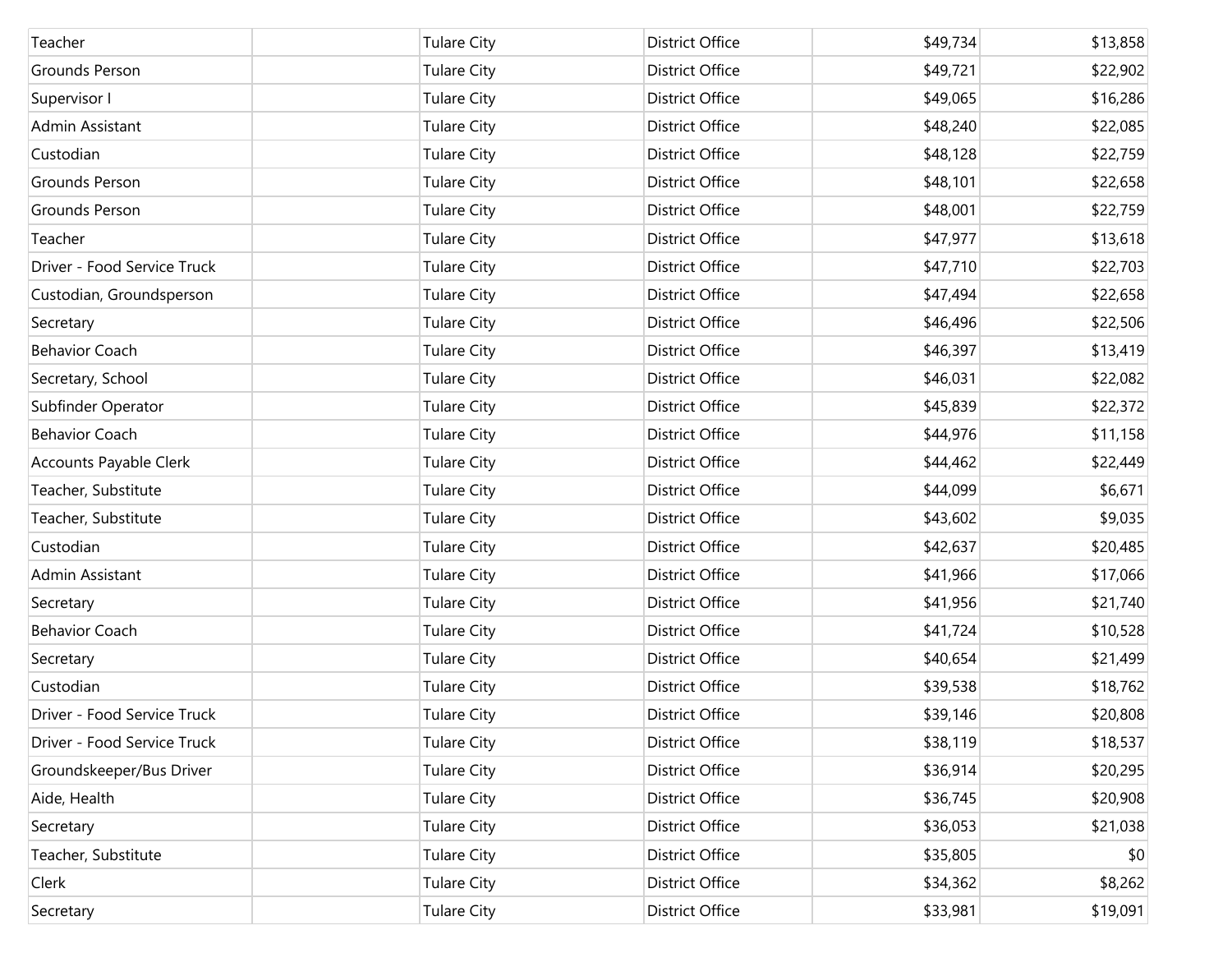| Clerk                           | <b>Tulare City</b> | District Office        | \$33,864 | \$20,228 |
|---------------------------------|--------------------|------------------------|----------|----------|
| Aide, Attendance                | <b>Tulare City</b> | District Office        | \$33,379 | \$20,103 |
| Teacher, Substitute             | <b>Tulare City</b> | District Office        | \$32,601 | \$0      |
| Aide, Attendance                | <b>Tulare City</b> | District Office        | \$30,685 | \$19,664 |
| Custodian/Bus Driver            | <b>Tulare City</b> | District Office        | \$29,571 | \$15,151 |
| Teacher, Substitute             | <b>Tulare City</b> | District Office        | \$27,976 | \$7,770  |
| Teacher, Substitute             | <b>Tulare City</b> | District Office        | \$27,133 | \$3,915  |
| Teacher, Substitute             | <b>Tulare City</b> | District Office        | \$26,950 | \$4,150  |
| Supervisor, Transportation      | <b>Tulare City</b> | District Office        | \$25,471 | \$7,840  |
| Teacher, Substitute             | <b>Tulare City</b> | District Office        | \$23,798 | \$0      |
| Secretary, School               | <b>Tulare City</b> | District Office        | \$23,425 | \$10,831 |
| <b>Nutrition Service Worker</b> | <b>Tulare City</b> | District Office        | \$22,803 | \$4,323  |
| Teacher, Substitute             | <b>Tulare City</b> | District Office        | \$22,633 | \$0      |
| Teacher                         | <b>Tulare City</b> | District Office        | \$21,406 | \$5,791  |
| Aide, Attendance                | <b>Tulare City</b> | District Office        | \$19,938 | \$3,290  |
| Aide, Health                    | <b>Tulare City</b> | <b>District Office</b> | \$19,463 | \$3,270  |
| Aide, Health                    | <b>Tulare City</b> | District Office        | \$19,434 | \$3,262  |
| Teacher, Substitute             | <b>Tulare City</b> | District Office        | \$19,346 | \$2,953  |
| Teacher, Substitute             | <b>Tulare City</b> | District Office        | \$19,338 | \$3,037  |
| Clerk                           | <b>Tulare City</b> | District Office        | \$19,260 | \$1,847  |
| Aide, Attendance                | <b>Tulare City</b> | District Office        | \$19,009 | \$3,146  |
| Clerk                           | <b>Tulare City</b> | District Office        | \$17,310 | \$532    |
| Teacher, Substitute             | <b>Tulare City</b> | District Office        | \$17,223 | \$2,576  |
| Teacher, Substitute             | <b>Tulare City</b> | District Office        | \$15,998 | \$2,496  |
| Teacher, Substitute             | <b>Tulare City</b> | District Office        | \$14,565 | \$2,371  |
| Substitute - Cust/Mnt           | <b>Tulare City</b> | District Office        | \$14,476 | \$0      |
| Teacher, Substitute             | <b>Tulare City</b> | District Office        | \$14,375 | \$2,074  |
| Teacher, Substitute             | <b>Tulare City</b> | District Office        | \$14,281 | \$2,099  |
| <b>Nutrition Service Worker</b> | <b>Tulare City</b> | District Office        | \$14,235 | \$1,256  |
| Teacher, Substitute             | <b>Tulare City</b> | District Office        | \$14,120 | \$2,038  |
| Teacher, Substitute             | <b>Tulare City</b> | District Office        | \$13,979 | \$2,017  |
| Teacher, Substitute             | <b>Tulare City</b> | District Office        | \$13,767 | \$2,074  |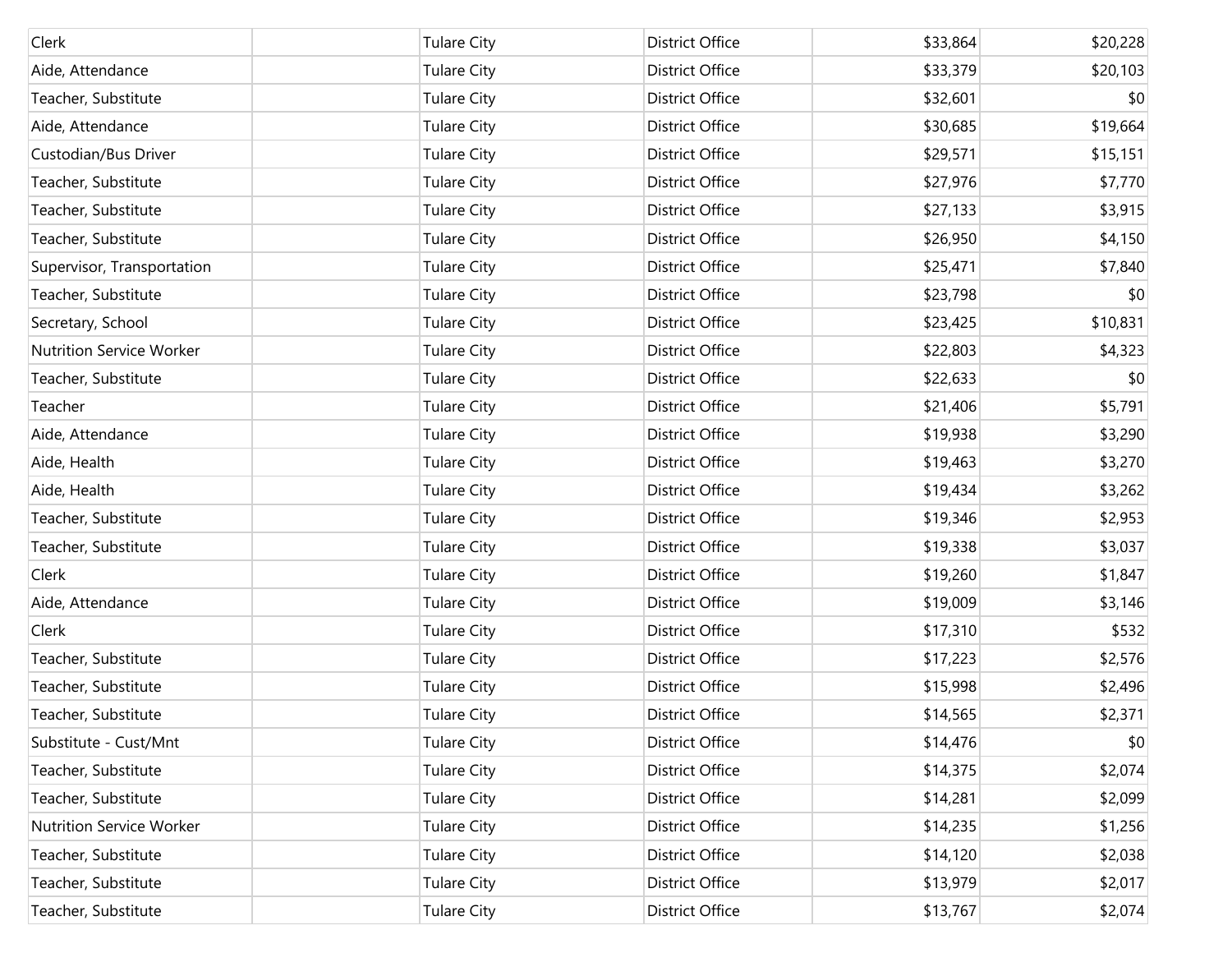| Teacher, Substitute             | <b>Tulare City</b> | <b>District Office</b> | \$13,625 | \$0     |
|---------------------------------|--------------------|------------------------|----------|---------|
| Teacher, Substitute             | <b>Tulare City</b> | <b>District Office</b> | \$13,384 | \$20    |
| Aide, Substitute                | <b>Tulare City</b> | <b>District Office</b> | \$13,283 | \$2,156 |
| Teacher, Substitute             | <b>Tulare City</b> | <b>District Office</b> | \$13,037 | \$858   |
| Substitute-Clerical             | <b>Tulare City</b> | <b>District Office</b> | \$12,968 | \$0     |
| Teacher, Substitute             | <b>Tulare City</b> | <b>District Office</b> | \$12,390 | \$0     |
| Aide, Substitute                | <b>Tulare City</b> | <b>District Office</b> | \$11,628 | \$0     |
| <b>Nutrition Service Worker</b> | <b>Tulare City</b> | <b>District Office</b> | \$11,551 | \$0     |
| Teacher, Substitute             | <b>Tulare City</b> | <b>District Office</b> | \$11,346 | \$1,637 |
| Teacher, Substitute             | <b>Tulare City</b> | <b>District Office</b> | \$11,318 | \$1,671 |
| <b>Nutrition Service Worker</b> | <b>Tulare City</b> | <b>District Office</b> | \$10,552 | \$0     |
| <b>Nutrition Service Worker</b> | <b>Tulare City</b> | <b>District Office</b> | \$10,381 | \$0     |
| Teacher, Substitute             | <b>Tulare City</b> | <b>District Office</b> | \$10,364 | \$1,536 |
| Teacher, Substitute             | <b>Tulare City</b> | <b>District Office</b> | \$10,049 | \$1,450 |
| Teacher, Substitute             | <b>Tulare City</b> | <b>District Office</b> | \$10,023 | \$1,446 |
| Work Study Students             | <b>Tulare City</b> | <b>District Office</b> | \$9,771  | \$1,625 |
| Teacher, Substitute             | <b>Tulare City</b> | <b>District Office</b> | \$9,754  | \$1,517 |
| Teacher, Substitute             | <b>Tulare City</b> | <b>District Office</b> | \$9,749  | \$1,533 |
| Consultant-Ed Data              | <b>Tulare City</b> | <b>District Office</b> | \$9,569  | \$0     |
| Teacher, Substitute             | <b>Tulare City</b> | <b>District Office</b> | \$9,492  | \$1,415 |
| Aide, Special Ed                | <b>Tulare City</b> | <b>District Office</b> | \$9,153  | \$0     |
| Aide, Special Ed                | <b>Tulare City</b> | <b>District Office</b> | \$8,841  | \$0     |
| Aide, Substitute                | <b>Tulare City</b> | <b>District Office</b> | \$8,835  | \$0     |
| Teacher, Substitute             | <b>Tulare City</b> | <b>District Office</b> | \$8,811  | \$0     |
| Teacher, Substitute             | <b>Tulare City</b> | <b>District Office</b> | \$8,804  | \$0     |
| Teacher, Substitute             | <b>Tulare City</b> | District Office        | \$8,736  | \$1,317 |
| Teacher, Substitute             | <b>Tulare City</b> | <b>District Office</b> | \$8,730  | \$1,295 |
| Teacher, Substitute             | <b>Tulare City</b> | <b>District Office</b> | \$8,668  | \$0     |
| Teacher, Substitute             | <b>Tulare City</b> | <b>District Office</b> | \$8,590  | \$1,298 |
| Teacher, Substitute             | <b>Tulare City</b> | <b>District Office</b> | \$8,587  | \$1,398 |
| Teacher, Substitute             | <b>Tulare City</b> | <b>District Office</b> | \$8,512  | \$156   |
| Teacher, Substitute             | <b>Tulare City</b> | District Office        | \$8,434  | \$0     |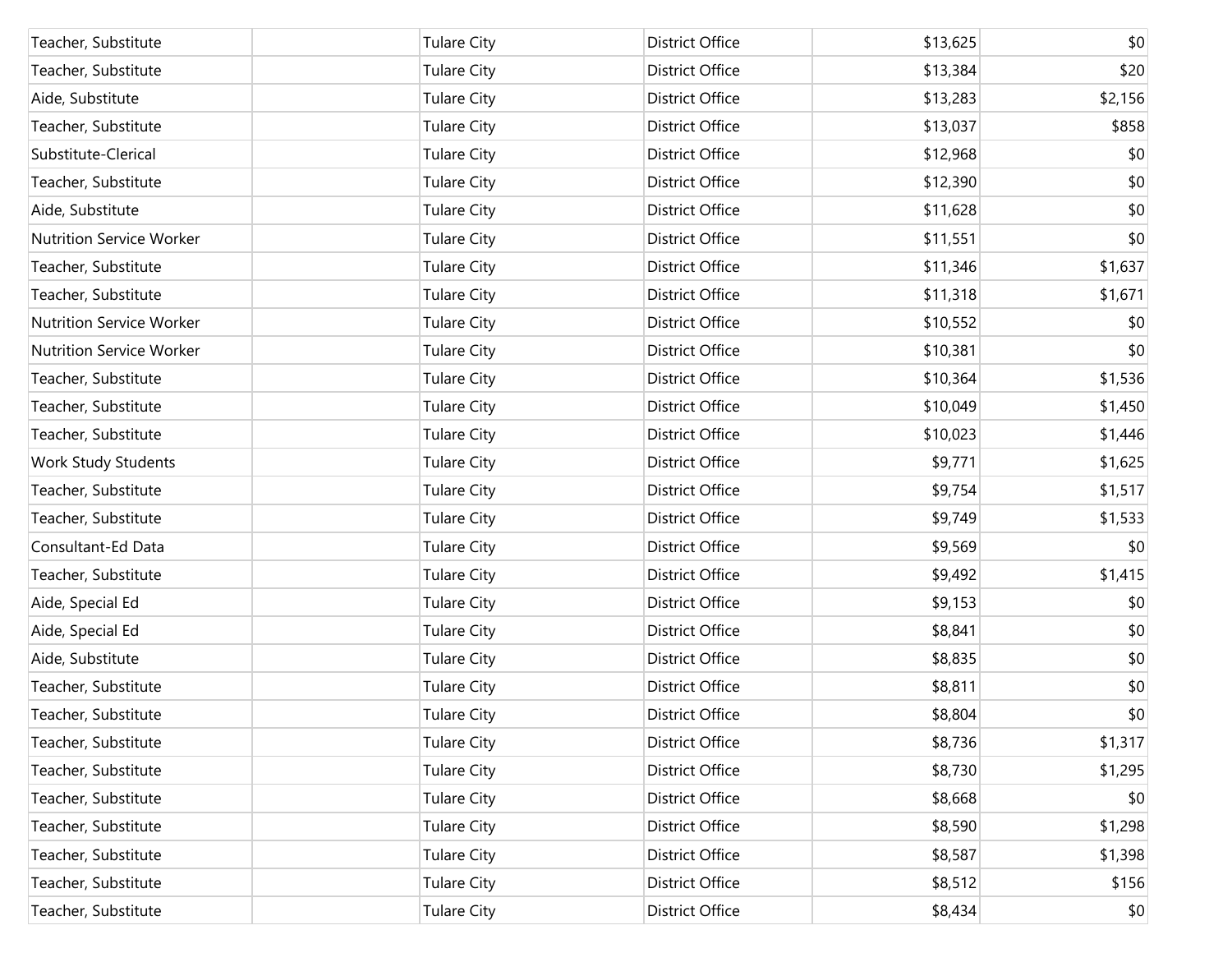| Custodian/Bus Driver     | <b>Tulare City</b> | <b>District Office</b> | \$8,385 | \$3,913 |
|--------------------------|--------------------|------------------------|---------|---------|
| Work Study Students      | <b>Tulare City</b> | District Office        | \$8,281 | \$0     |
| Teacher, Substitute      | <b>Tulare City</b> | District Office        | \$8,188 | \$1,333 |
| Aide, Bilingual          | <b>Tulare City</b> | District Office        | \$8,151 | \$0     |
| Teacher, Substitute      | <b>Tulare City</b> | District Office        | \$8,141 | \$0     |
| Teacher, Substitute      | <b>Tulare City</b> | District Office        | \$8,126 | \$0     |
| Substitute - Cust/Mnt    | <b>Tulare City</b> | District Office        | \$8,067 | \$396   |
| Grounds Person           | <b>Tulare City</b> | District Office        | \$7,909 | \$5,499 |
| Custodian, Groundsperson | <b>Tulare City</b> | District Office        | \$7,864 | \$3,896 |
| Aide, Special Ed         | <b>Tulare City</b> | District Office        | \$7,836 | \$0     |
| Supply Clerk             | <b>Tulare City</b> | District Office        | \$7,768 | \$3,879 |
| Work Study Students      | <b>Tulare City</b> | District Office        | \$7,721 | \$0     |
| Teacher, Substitute      | <b>Tulare City</b> | District Office        | \$7,592 | \$1,113 |
| Work Study Students      | <b>Tulare City</b> | District Office        | \$7,516 | \$0     |
| Teacher, Substitute      | <b>Tulare City</b> | District Office        | \$7,439 | \$1,074 |
| Nutrition Service Worker | <b>Tulare City</b> | District Office        | \$7,399 | \$0     |
| Psychologist Intern      | <b>Tulare City</b> | District Office        | \$7,133 | \$0     |
| Teacher, Substitute      | <b>Tulare City</b> | District Office        | \$7,129 | \$1,029 |
| Psychologist Intern      | <b>Tulare City</b> | District Office        | \$7,098 | \$0     |
| Aide, Instructional      | <b>Tulare City</b> | District Office        | \$7,047 | \$1,089 |
| Teacher, Substitute      | <b>Tulare City</b> | District Office        | \$6,916 | \$0     |
| Aide, Special Ed         | <b>Tulare City</b> | <b>District Office</b> | \$6,536 | \$0     |
| Teacher, Substitute      | <b>Tulare City</b> | District Office        | \$6,416 | \$0     |
| Aide, Special Ed         | <b>Tulare City</b> | <b>District Office</b> | \$6,371 | \$989   |
| Teacher, Substitute      | <b>Tulare City</b> | <b>District Office</b> | \$6,221 | \$955   |
| Aide, Instructional      | <b>Tulare City</b> | District Office        | \$6,134 | \$0     |
| Aide, Special Ed         | <b>Tulare City</b> | District Office        | \$6,082 | \$0     |
| Aide, Special Ed         | <b>Tulare City</b> | District Office        | \$6,015 | \$0     |
| Teacher, Substitute      | <b>Tulare City</b> | District Office        | \$6,006 | \$902   |
| Substitute - Clerical    | <b>Tulare City</b> | District Office        | \$6,003 | \$0     |
| Teacher, Substitute      | <b>Tulare City</b> | District Office        | \$5,982 | \$0     |
| Work Study Students      | <b>Tulare City</b> | District Office        | \$5,939 | \$0     |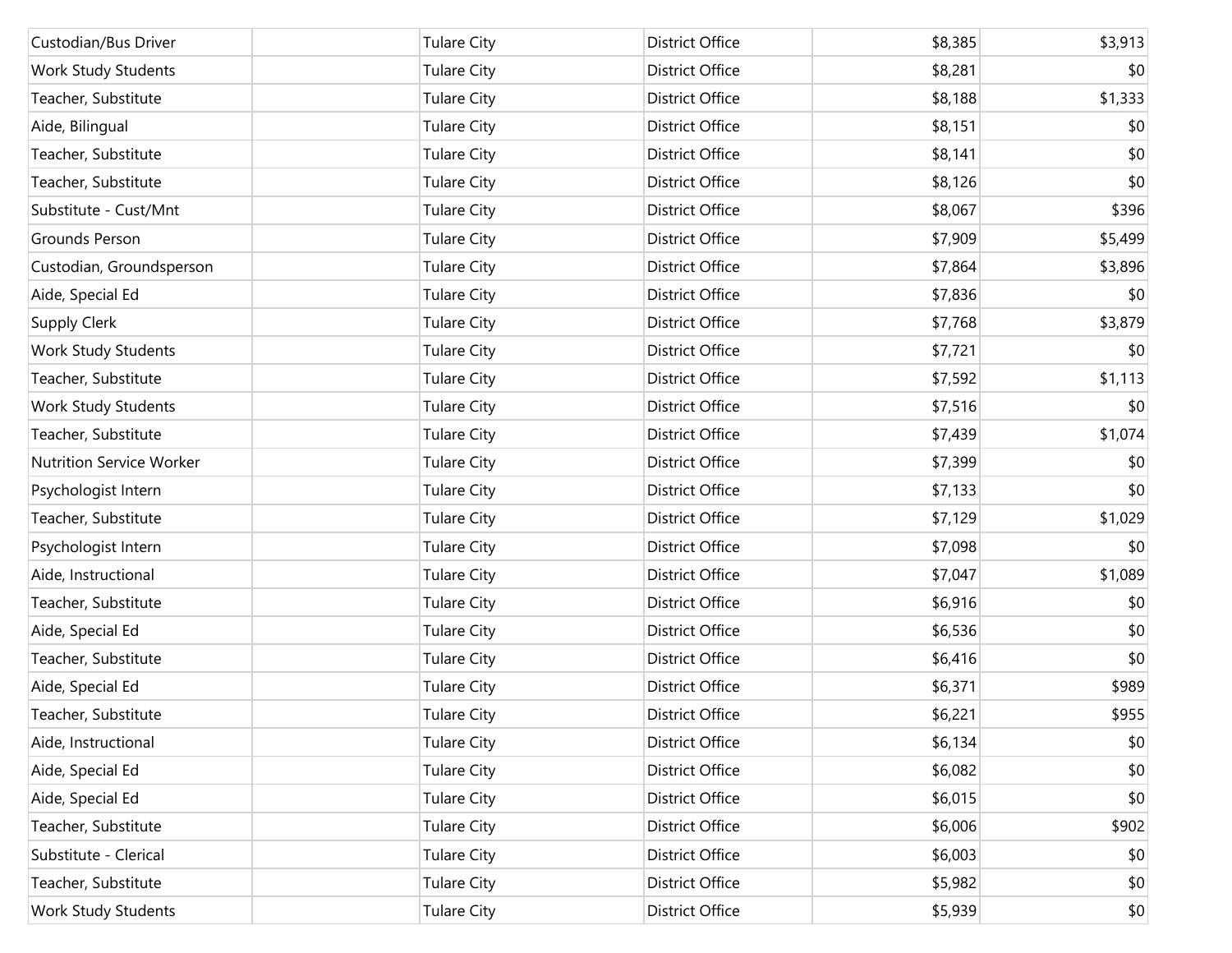| Teacher, Substitute    | <b>Tulare City</b> | <b>District Office</b> | \$5,918 | \$864   |
|------------------------|--------------------|------------------------|---------|---------|
| Aide, Bilingual        | <b>Tulare City</b> | District Office        | \$5,886 | \$0     |
| Teacher, Substitute    | <b>Tulare City</b> | District Office        | \$5,831 | \$862   |
| Teacher, Substitute    | <b>Tulare City</b> | District Office        | \$5,733 | \$863   |
| Teacher, Substitute    | <b>Tulare City</b> | District Office        | \$5,733 | \$0     |
| Teacher, Substitute    | <b>Tulare City</b> | District Office        | \$5,704 | \$0     |
| Teacher, Substitute    | <b>Tulare City</b> | District Office        | \$5,597 | \$828   |
| Teacher, Substitute    | <b>Tulare City</b> | District Office        | \$5,597 | \$808   |
| Substitute - Clerical  | <b>Tulare City</b> | District Office        | \$5,580 | \$0     |
| Teacher, Substitute    | <b>Tulare City</b> | District Office        | \$5,133 | \$0     |
| Teacher, Substitute    | <b>Tulare City</b> | District Office        | \$5,119 | \$0     |
| Teacher, Substitute    | <b>Tulare City</b> | District Office        | \$5,051 | \$739   |
| Teacher, Substitute    | <b>Tulare City</b> | District Office        | \$5,051 | \$767   |
| Teacher, Substitute    | <b>Tulare City</b> | District Office        | \$4,914 | \$0     |
| Teacher, Substitute    | <b>Tulare City</b> | District Office        | \$4,914 | \$737   |
| Teacher, Substitute    | <b>Tulare City</b> | District Office        | \$4,914 | \$0     |
| Teacher, Substitute    | <b>Tulare City</b> | District Office        | \$4,781 | \$0     |
| Aide, Substitute       | <b>Tulare City</b> | District Office        | \$4,771 | \$0     |
| Teacher, Substitute    | <b>Tulare City</b> | District Office        | \$4,709 | \$702   |
| Teacher, Substitute    | <b>Tulare City</b> | District Office        | \$4,641 | \$710   |
| Teacher, Substitute    | <b>Tulare City</b> | District Office        | \$4,622 | \$752   |
| Teacher, Substitute    | <b>Tulare City</b> | District Office        | \$4,602 | \$527   |
| Teacher, Substitute    | <b>Tulare City</b> | District Office        | \$4,573 | \$693   |
| Teacher, Substitute    | <b>Tulare City</b> | District Office        | \$4,573 | \$660   |
| Teacher, Substitute    | <b>Tulare City</b> | <b>District Office</b> | \$4,534 | \$0     |
| Teacher, Substitute    | <b>Tulare City</b> | <b>District Office</b> | \$4,524 | \$709   |
| Teacher, Substitute    | <b>Tulare City</b> | District Office        | \$4,500 | \$611   |
| Teacher, Substitute    | <b>Tulare City</b> | District Office        | \$4,456 | \$0     |
| Teacher, Substitute    | <b>Tulare City</b> | District Office        | \$4,368 | \$0     |
| Teacher, Substitute    | <b>Tulare City</b> | District Office        | \$4,368 | \$630   |
| Summer Employee        | <b>Tulare City</b> | District Office        | \$4,356 | \$0     |
| Accounts Payable Clerk | <b>Tulare City</b> | District Office        | \$4,283 | \$2,012 |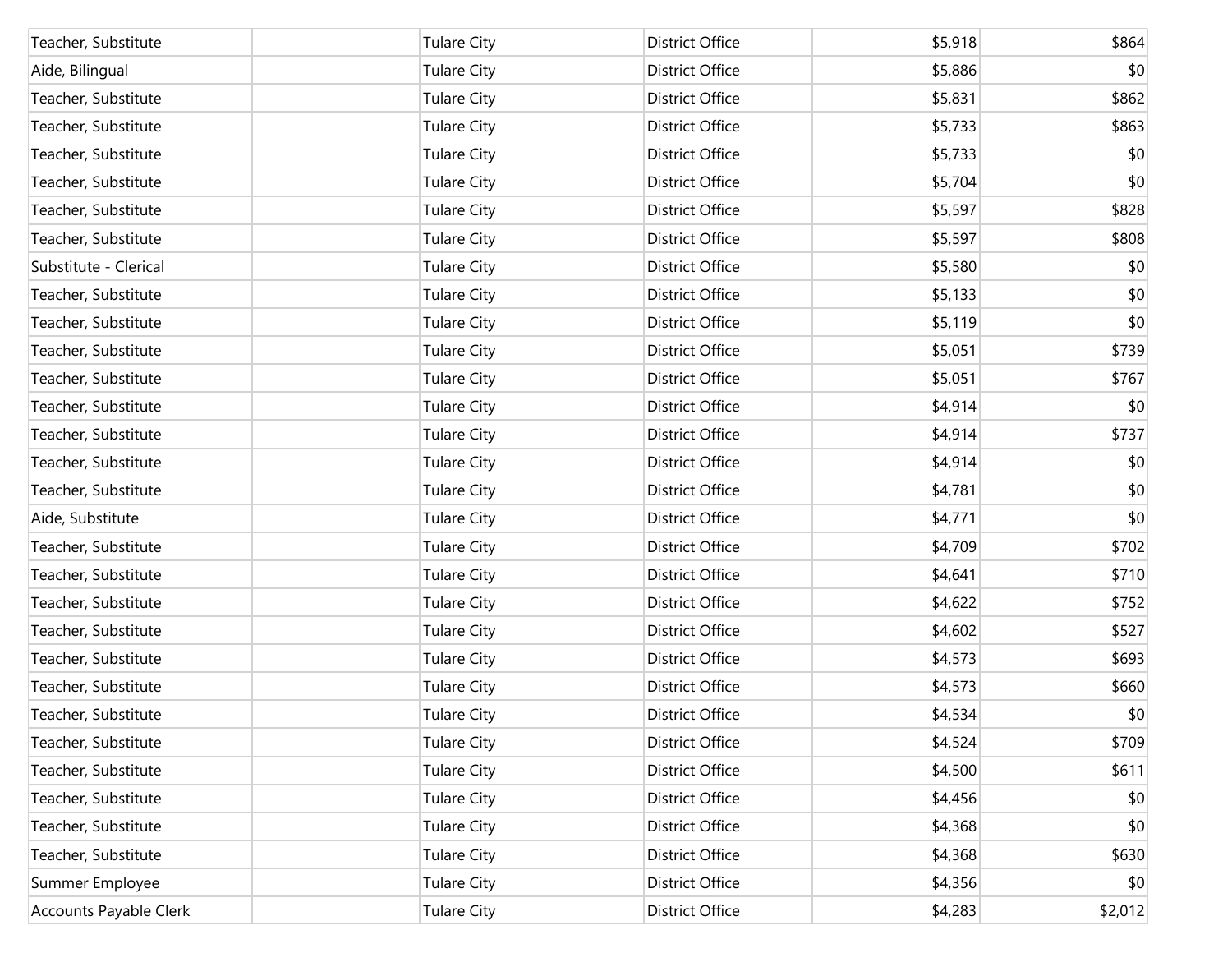| Teacher, Substitute    | <b>Tulare City</b> | <b>District Office</b> | \$4,256 | \$675   |
|------------------------|--------------------|------------------------|---------|---------|
| Work Study Students    | <b>Tulare City</b> | District Office        | \$4,164 | \$0     |
| Teacher, Substitute    | <b>Tulare City</b> | <b>District Office</b> | \$4,132 | \$635   |
| Teacher, Substitute    | <b>Tulare City</b> | District Office        | \$4,095 | \$667   |
| Teacher, Substitute    | <b>Tulare City</b> | District Office        | \$4,095 | \$0     |
| Aide, Substitute       | <b>Tulare City</b> | District Office        | \$4,053 | \$713   |
| Aide, Substitute       | <b>Tulare City</b> | District Office        | \$3,972 | \$0     |
| Teacher, Substitute    | <b>Tulare City</b> | District Office        | \$3,959 | \$644   |
| Teacher, Substitute    | <b>Tulare City</b> | <b>District Office</b> | \$3,959 | \$599   |
| Teacher, Substitute    | <b>Tulare City</b> | District Office        | \$3,959 | \$589   |
| Teacher, Substitute    | <b>Tulare City</b> | District Office        | \$3,959 | \$0     |
| Summer Employee        | <b>Tulare City</b> | District Office        | \$3,933 | \$0     |
| <b>Supply Clerk</b>    | <b>Tulare City</b> | <b>District Office</b> | \$3,884 | \$1,939 |
| Substitute - Clerical  | <b>Tulare City</b> | District Office        | \$3,874 | \$0     |
| Summer Employee        | <b>Tulare City</b> | District Office        | \$3,861 | \$0     |
| Teacher, Substitute    | <b>Tulare City</b> | District Office        | \$3,837 | \$0     |
| Summer Employee        | <b>Tulare City</b> | District Office        | \$3,823 | \$0     |
| Secretary, School      | <b>Tulare City</b> | District Office        | \$3,775 | \$682   |
| Teacher, Substitute    | <b>Tulare City</b> | District Office        | \$3,754 | \$0     |
| Teacher, Substitute    | <b>Tulare City</b> | District Office        | \$3,754 | \$572   |
| Teacher, Substitute    | <b>Tulare City</b> | District Office        | \$3,715 | \$0     |
| Summer Employee        | <b>Tulare City</b> | District Office        | \$3,704 | \$0     |
| Teacher, Substitute    | <b>Tulare City</b> | District Office        | \$3,686 | \$0     |
| Teacher, Substitute    | <b>Tulare City</b> | <b>District Office</b> | \$3,647 | \$0     |
| Teacher, Substitute    | <b>Tulare City</b> | <b>District Office</b> | \$3,597 | \$0     |
| Teacher, Substitute    | <b>Tulare City</b> | District Office        | \$3,590 | \$0     |
| Teacher, Substitute    | <b>Tulare City</b> | District Office        | \$3,588 | \$0     |
| Teacher, Substitute    | <b>Tulare City</b> | District Office        | \$3,549 | \$558   |
| Teacher, Substitute    | <b>Tulare City</b> | District Office        | \$3,530 | \$532   |
| Cafeteria - Substitute | <b>Tulare City</b> | District Office        | \$3,527 | \$0     |
| Teacher, Substitute    | <b>Tulare City</b> | District Office        | \$3,505 | \$506   |
| Teacher, Substitute    | <b>Tulare City</b> | District Office        | \$3,503 | \$0     |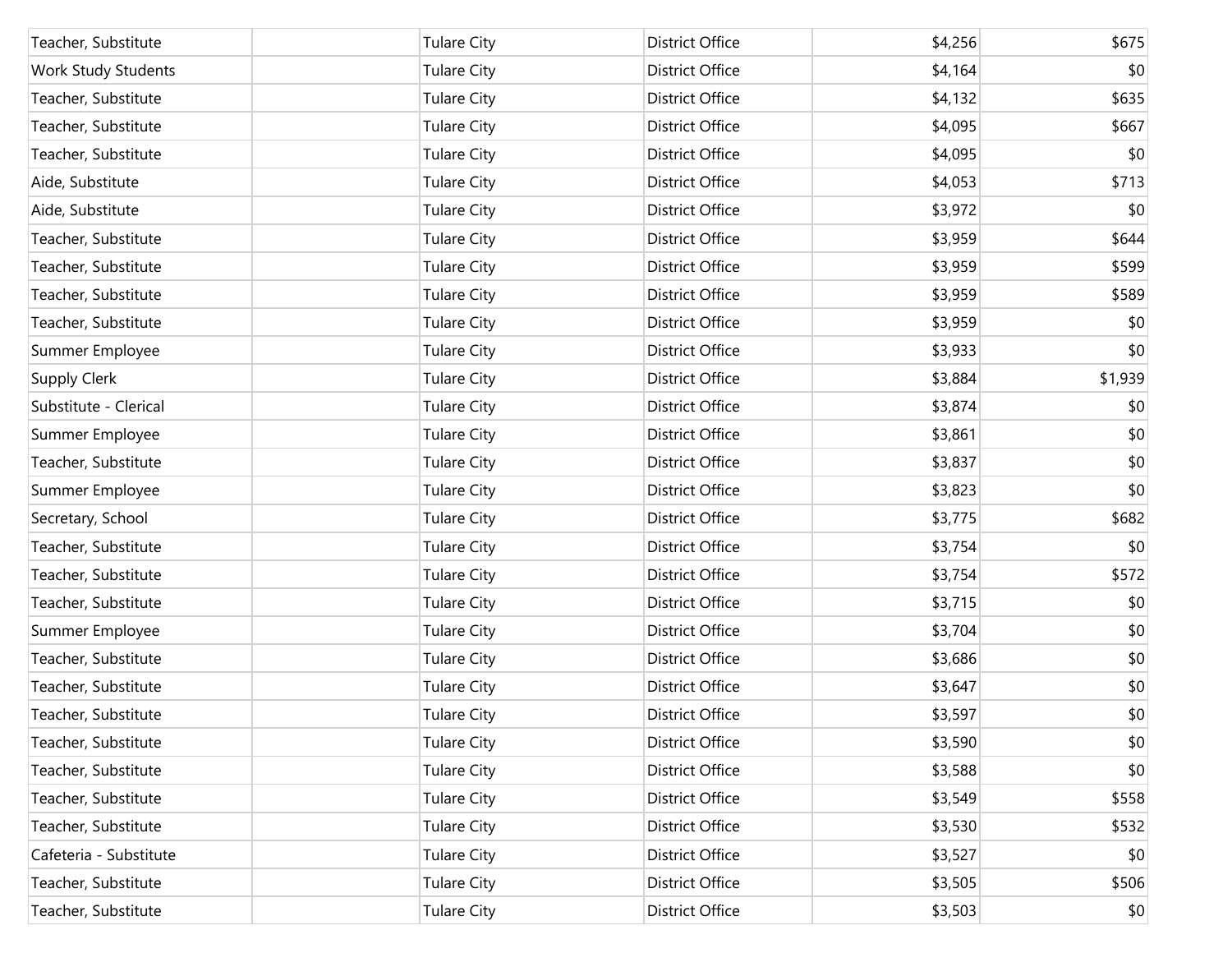| Teacher, Substitute        | <b>Tulare City</b> | <b>District Office</b> | \$3,476 | \$0     |
|----------------------------|--------------------|------------------------|---------|---------|
| Teacher, Substitute        | <b>Tulare City</b> | <b>District Office</b> | \$3,461 | \$0     |
| Secretary, School          | <b>Tulare City</b> | <b>District Office</b> | \$3,448 | \$1,861 |
| Summer Employee            | <b>Tulare City</b> | <b>District Office</b> | \$3,417 | \$0     |
| Work Study Students        | <b>Tulare City</b> | <b>District Office</b> | \$3,416 | \$0     |
| Work Study Students        | <b>Tulare City</b> | <b>District Office</b> | \$3,408 | \$0     |
| Teacher, Substitute        | <b>Tulare City</b> | <b>District Office</b> | \$3,408 | \$0     |
| Summer Employee            | <b>Tulare City</b> | <b>District Office</b> | \$3,384 | \$0     |
| Cafeteria - Substitute     | <b>Tulare City</b> | <b>District Office</b> | \$3,345 | \$0     |
| <b>Work Study Students</b> | <b>Tulare City</b> | <b>District Office</b> | \$3,339 | \$0     |
| Substitute - Clerical      | <b>Tulare City</b> | <b>District Office</b> | \$3,294 | \$0     |
| Teacher, Substitute        | <b>Tulare City</b> | <b>District Office</b> | \$3,276 | \$0     |
| Teacher, Substitute        | <b>Tulare City</b> | District Office        | \$3,276 | \$523   |
| Summer Employee            | <b>Tulare City</b> | District Office        | \$3,256 | \$0     |
| Teacher, Substitute        | <b>Tulare City</b> | District Office        | \$3,208 | \$0     |
| Teacher, Substitute        | <b>Tulare City</b> | <b>District Office</b> | \$3,140 | \$0     |
| Teacher, Substitute        | <b>Tulare City</b> | District Office        | \$3,140 | \$453   |
| Teacher, Substitute        | <b>Tulare City</b> | District Office        | \$3,140 | \$0     |
| Summer Employee            | <b>Tulare City</b> | District Office        | \$3,135 | \$0     |
| Substitute - Clerical      | <b>Tulare City</b> | District Office        | \$3,085 | \$0     |
| Aide, Substitute           | <b>Tulare City</b> | District Office        | \$3,067 | \$0     |
| Teacher, Substitute        | <b>Tulare City</b> | District Office        | \$3,025 | \$0     |
| Teacher, Substitute        | <b>Tulare City</b> | <b>District Office</b> | \$3,003 | \$433   |
| Teacher, Substitute        | <b>Tulare City</b> | <b>District Office</b> | \$3,003 | \$0     |
| Teacher, Substitute        | <b>Tulare City</b> | District Office        | \$3,003 | \$357   |
| Summer Employee            | <b>Tulare City</b> | District Office        | \$2,992 | \$0     |
| Aide, Substitute           | <b>Tulare City</b> | District Office        | \$2,961 | \$0     |
| Aide, Substitute           | <b>Tulare City</b> | District Office        | \$2,949 | \$0     |
| Cafeteria - Substitute     | <b>Tulare City</b> | District Office        | \$2,945 | \$0     |
| Summer Employee            | <b>Tulare City</b> | District Office        | \$2,912 | \$0     |
| Summer Employee            | <b>Tulare City</b> | District Office        | \$2,904 | \$0     |
| Summer Employee            | <b>Tulare City</b> | District Office        | \$2,901 | \$0     |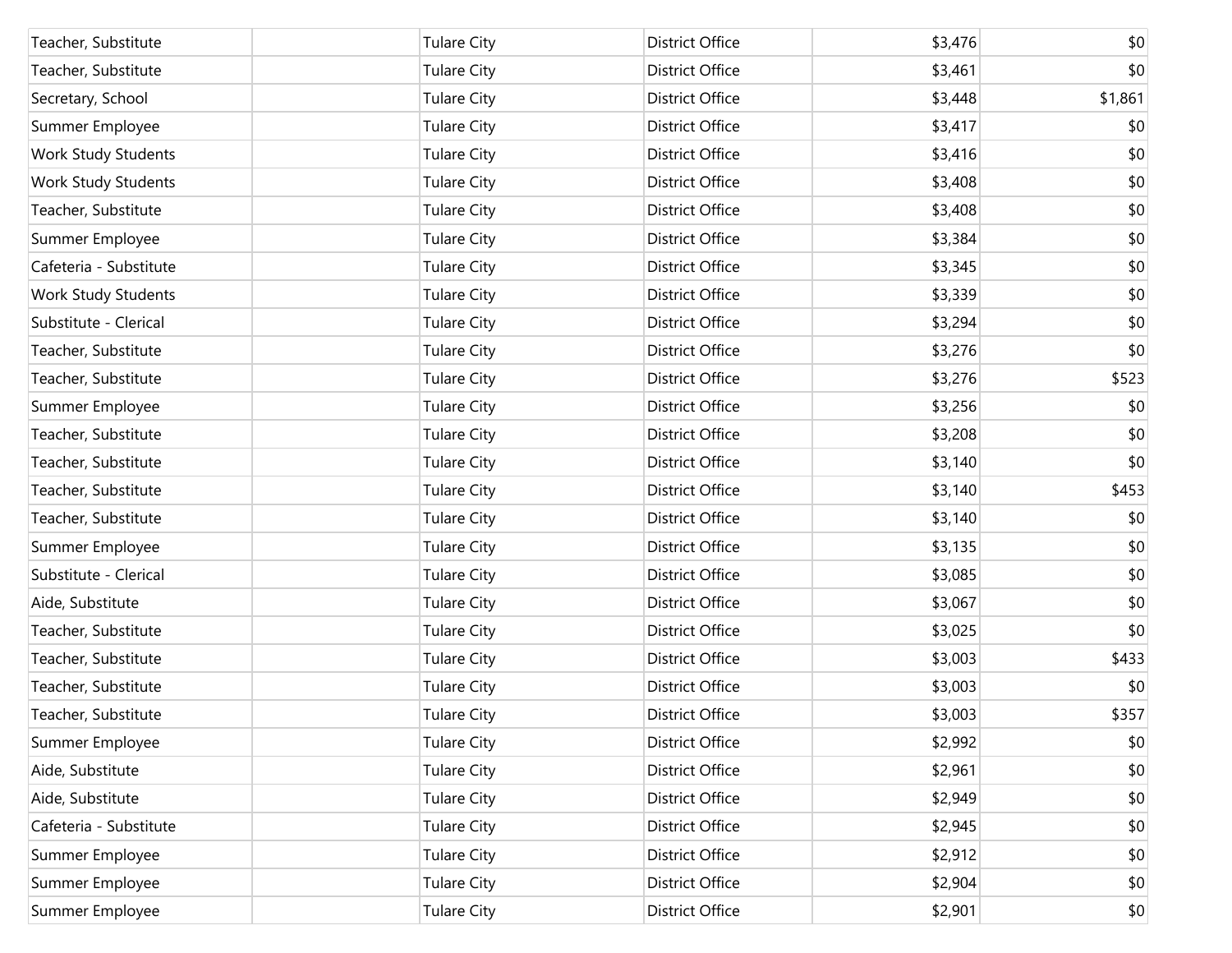| Summer Employee        | <b>Tulare City</b> | <b>District Office</b> | \$2,899 | \$0   |
|------------------------|--------------------|------------------------|---------|-------|
| Teacher, Substitute    | <b>Tulare City</b> | District Office        | \$2,867 | \$0   |
| Teacher, Substitute    | <b>Tulare City</b> | District Office        | \$2,857 | \$0   |
| Summer Employee        | <b>Tulare City</b> | <b>District Office</b> | \$2,816 | \$0   |
| Teacher, Substitute    | <b>Tulare City</b> | District Office        | \$2,784 | \$409 |
| Teacher, Substitute    | <b>Tulare City</b> | District Office        | \$2,730 | \$444 |
| Summer Employee        | <b>Tulare City</b> | District Office        | \$2,706 | \$0   |
| Teacher, Substitute    | <b>Tulare City</b> | <b>District Office</b> | \$2,628 | \$417 |
| Summer Employee        | <b>Tulare City</b> | District Office        | \$2,607 | \$0   |
| Teacher, Substitute    | <b>Tulare City</b> | District Office        | \$2,594 | \$0   |
| Teacher, Substitute    | <b>Tulare City</b> | District Office        | \$2,594 | \$394 |
| Cafeteria - Substitute | <b>Tulare City</b> | <b>District Office</b> | \$2,594 | \$0   |
| Summer Employee        | <b>Tulare City</b> | District Office        | \$2,580 | \$0   |
| Summer Employee        | <b>Tulare City</b> | District Office        | \$2,552 | \$0   |
| Teacher, Substitute    | <b>Tulare City</b> | District Office        | \$2,535 | \$385 |
| Teacher, Substitute    | <b>Tulare City</b> | <b>District Office</b> | \$2,457 | \$355 |
| Work Study Students    | <b>Tulare City</b> | District Office        | \$2,426 | \$0   |
| Teacher, Substitute    | <b>Tulare City</b> | District Office        | \$2,423 | \$0   |
| Teacher, Substitute    | <b>Tulare City</b> | District Office        | \$2,399 | \$390 |
| Teacher, Substitute    | <b>Tulare City</b> | <b>District Office</b> | \$2,399 | \$361 |
| Teacher, Substitute    | <b>Tulare City</b> | District Office        | \$2,399 | \$346 |
| Aide, Substitute       | <b>Tulare City</b> | District Office        | \$2,371 | \$0   |
| Work Study Students    | <b>Tulare City</b> | District Office        | \$2,343 | \$0   |
| Teacher, Substitute    | <b>Tulare City</b> | <b>District Office</b> | \$2,321 | \$0   |
| Teacher, Substitute    | <b>Tulare City</b> | <b>District Office</b> | \$2,321 | \$0   |
| Teacher, Substitute    | <b>Tulare City</b> | District Office        | \$2,321 | \$335 |
| Teacher, Substitute    | <b>Tulare City</b> | District Office        | \$2,321 | \$0   |
| Teacher, Substitute    | <b>Tulare City</b> | District Office        | \$2,272 | \$0   |
| Teacher, Substitute    | <b>Tulare City</b> | District Office        | \$2,250 | \$317 |
| Teacher, Substitute    | <b>Tulare City</b> | District Office        | \$2,243 | \$0   |
| Teacher, Substitute    | <b>Tulare City</b> | District Office        | \$2,184 | \$335 |
| Teacher, Substitute    | <b>Tulare City</b> | District Office        | \$2,165 | \$0   |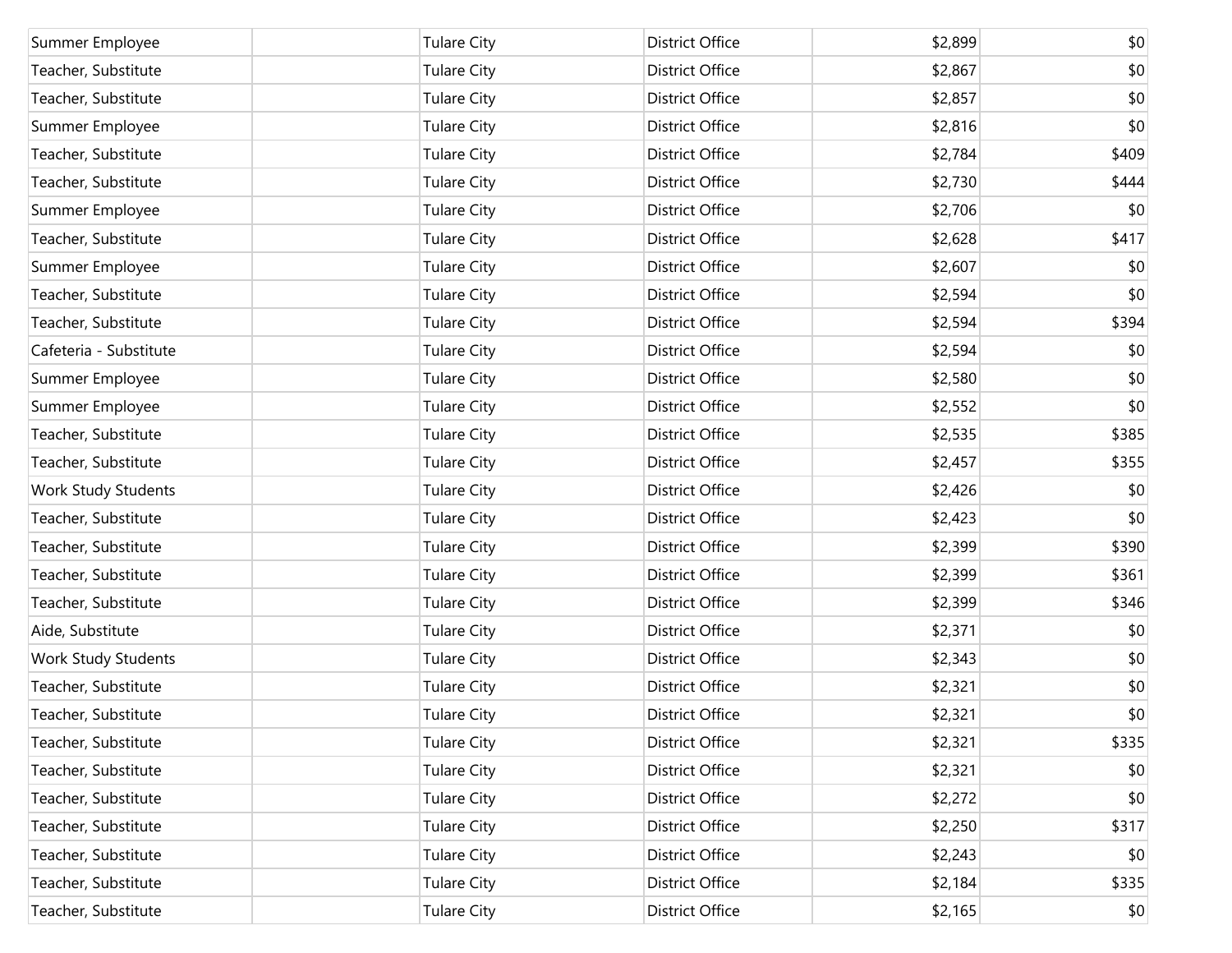| Aide, Substitute       | <b>Tulare City</b> | District Office        | \$2,158 | \$0   |
|------------------------|--------------------|------------------------|---------|-------|
| Summer Employee        | <b>Tulare City</b> | District Office        | \$2,125 | \$0   |
| Aide, Special Ed       | <b>Tulare City</b> | District Office        | \$2,118 | \$0   |
| Teacher, Substitute    | <b>Tulare City</b> | <b>District Office</b> | \$2,057 | \$297 |
| Teacher, Substitute    | <b>Tulare City</b> | District Office        | \$2,048 | \$0   |
| Teacher, Substitute    | <b>Tulare City</b> | <b>District Office</b> | \$2,038 | \$0   |
| Clerk                  | <b>Tulare City</b> | District Office        | \$2,029 | \$0   |
| Teacher, Substitute    | <b>Tulare City</b> | District Office        | \$2,028 | \$293 |
| Aide, Substitute       | <b>Tulare City</b> | District Office        | \$2,000 | \$361 |
| Teacher, Substitute    | <b>Tulare City</b> | <b>District Office</b> | \$1,911 | \$276 |
| Teacher, Substitute    | <b>Tulare City</b> | District Office        | \$1,911 | \$0   |
| Aide, Substitute       | <b>Tulare City</b> | District Office        | \$1,871 | \$0   |
| Substitute - Clerical  | <b>Tulare City</b> | District Office        | \$1,806 | \$0   |
| Teacher, Substitute    | <b>Tulare City</b> | <b>District Office</b> | \$1,775 | \$289 |
| Teacher, Substitute    | <b>Tulare City</b> | District Office        | \$1,775 | \$0   |
| Teacher, Substitute    | <b>Tulare City</b> | <b>District Office</b> | \$1,765 | \$0   |
| Work Study Students    | <b>Tulare City</b> | District Office        | \$1,763 | \$0   |
| Teacher, Substitute    | <b>Tulare City</b> | <b>District Office</b> | \$1,745 | \$0   |
| Cafeteria - Substitute | <b>Tulare City</b> | District Office        | \$1,698 | \$0   |
| Teacher, Substitute    | <b>Tulare City</b> | <b>District Office</b> | \$1,693 | \$276 |
| Work Study Students    | <b>Tulare City</b> | District Office        | \$1,686 | \$0   |
| Aide, Substitute       | <b>Tulare City</b> | <b>District Office</b> | \$1,642 | \$0   |
| Teacher, Substitute    | <b>Tulare City</b> | District Office        | \$1,638 | \$0   |
| Teacher, Substitute    | <b>Tulare City</b> | <b>District Office</b> | \$1,638 | \$267 |
| Teacher, Substitute    | <b>Tulare City</b> | <b>District Office</b> | \$1,638 | \$0   |
| Teacher, Substitute    | <b>Tulare City</b> | District Office        | \$1,638 | \$236 |
| Teacher, Substitute    | <b>Tulare City</b> | District Office        | \$1,628 | \$243 |
| Teacher, Substitute    | <b>Tulare City</b> | District Office        | \$1,570 | \$78  |
| Teacher, Substitute    | <b>Tulare City</b> | District Office        | \$1,521 | \$220 |
| Teacher, Substitute    | <b>Tulare City</b> | District Office        | \$1,502 | \$244 |
| Teacher, Substitute    | <b>Tulare City</b> | District Office        | \$1,502 | \$244 |
| Teacher, Substitute    | <b>Tulare City</b> | District Office        | \$1,492 | \$215 |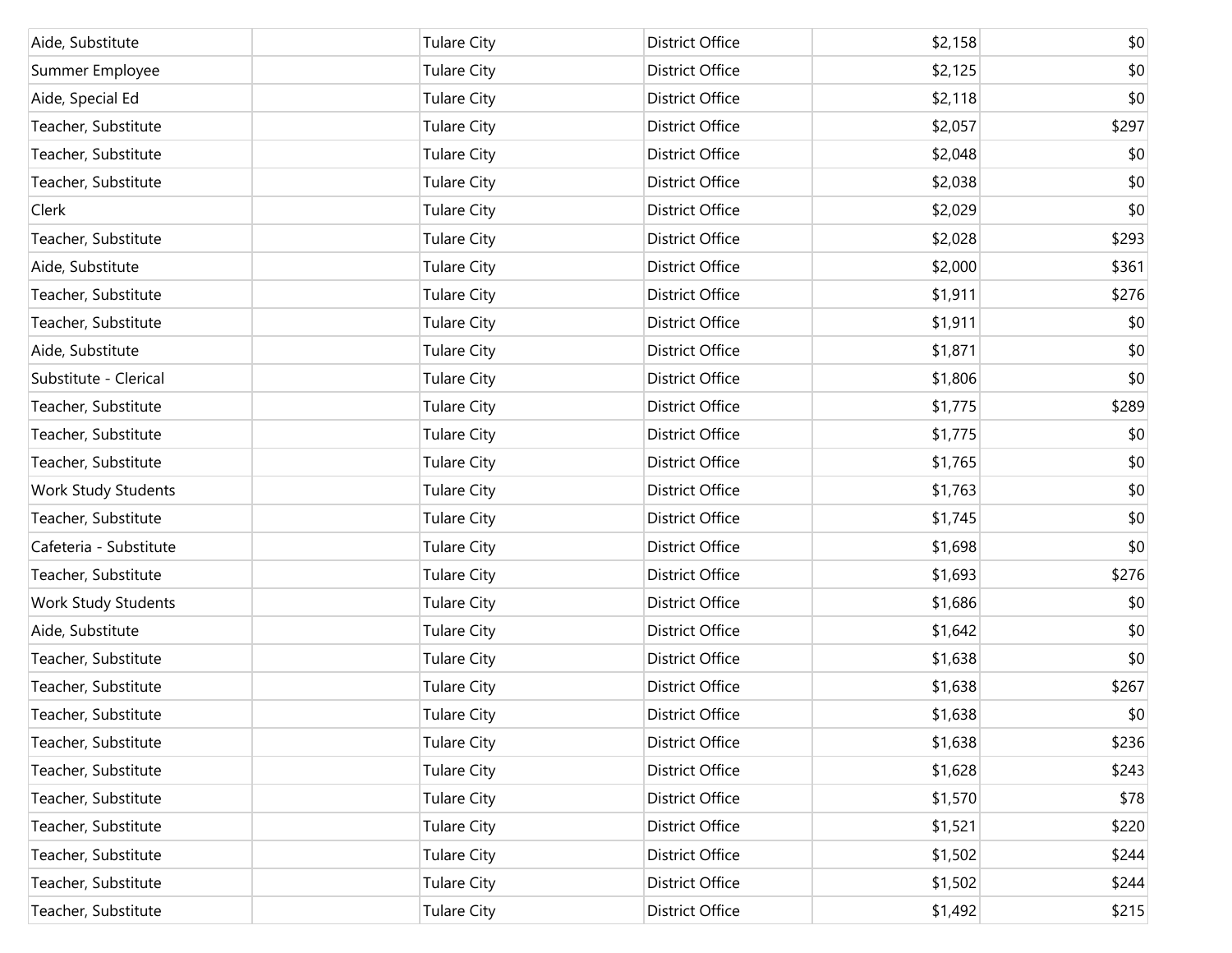| Cafeteria - Substitute | <b>Tulare City</b> | District Office        | \$1,492 | \$0   |
|------------------------|--------------------|------------------------|---------|-------|
| Cafeteria - Substitute | <b>Tulare City</b> | <b>District Office</b> | \$1,470 | \$0   |
| Teacher, Substitute    | <b>Tulare City</b> | District Office        | \$1,443 | \$212 |
| Teacher, Substitute    | <b>Tulare City</b> | District Office        | \$1,433 | \$230 |
| Substitute - Cust/Mnt  | <b>Tulare City</b> | District Office        | \$1,401 | \$0   |
| Teacher, Substitute    | <b>Tulare City</b> | <b>District Office</b> | \$1,365 | \$222 |
| Teacher, Substitute    | <b>Tulare City</b> | District Office        | \$1,365 | \$0   |
| Teacher, Substitute    | <b>Tulare City</b> | District Office        | \$1,365 | \$0   |
| Teacher, Substitute    | <b>Tulare City</b> | District Office        | \$1,365 | \$0   |
| Teacher, Substitute    | <b>Tulare City</b> | <b>District Office</b> | \$1,350 | \$0   |
| Cafeteria - Substitute | <b>Tulare City</b> | District Office        | \$1,330 | \$0   |
| Teacher, Substitute    | <b>Tulare City</b> | District Office        | \$1,307 | \$0   |
| Teacher, Substitute    | <b>Tulare City</b> | District Office        | \$1,291 | \$0   |
| Substitute - Clerical  | <b>Tulare City</b> | <b>District Office</b> | \$1,231 | \$0   |
| Teacher, Substitute    | <b>Tulare City</b> | District Office        | \$1,229 | \$200 |
| Teacher, Substitute    | <b>Tulare City</b> | District Office        | \$1,229 | \$192 |
| Teacher, Substitute    | <b>Tulare City</b> | District Office        | \$1,229 | \$200 |
| Teacher, Substitute    | <b>Tulare City</b> | <b>District Office</b> | \$1,229 | \$200 |
| Teacher, Substitute    | <b>Tulare City</b> | District Office        | \$1,229 | \$127 |
| Teacher, Substitute    | <b>Tulare City</b> | District Office        | \$1,229 | \$182 |
| Teacher, Substitute    | <b>Tulare City</b> | District Office        | \$1,229 | \$0   |
| Aide, Substitute       | <b>Tulare City</b> | <b>District Office</b> | \$1,220 | \$0   |
| Teacher, Substitute    | <b>Tulare City</b> | District Office        | \$1,175 | \$191 |
| Teacher, Substitute    | <b>Tulare City</b> | District Office        | \$1,092 | \$158 |
| Teacher, Substitute    | <b>Tulare City</b> | <b>District Office</b> | \$1,092 | \$0   |
| Teacher, Substitute    | <b>Tulare City</b> | District Office        | \$1,092 | \$178 |
| Teacher, Substitute    | <b>Tulare City</b> | District Office        | \$1,092 | \$178 |
| Teacher, Substitute    | <b>Tulare City</b> | District Office        | \$1,092 | \$0   |
| Teacher, Substitute    | <b>Tulare City</b> | District Office        | \$1,092 | \$178 |
| Teacher, Substitute    | <b>Tulare City</b> | District Office        | \$1,092 | \$178 |
| Substitute - Clerical  | <b>Tulare City</b> | <b>District Office</b> | \$1,029 | \$0   |
| Cafeteria - Substitute | <b>Tulare City</b> | District Office        | \$984   | \$0   |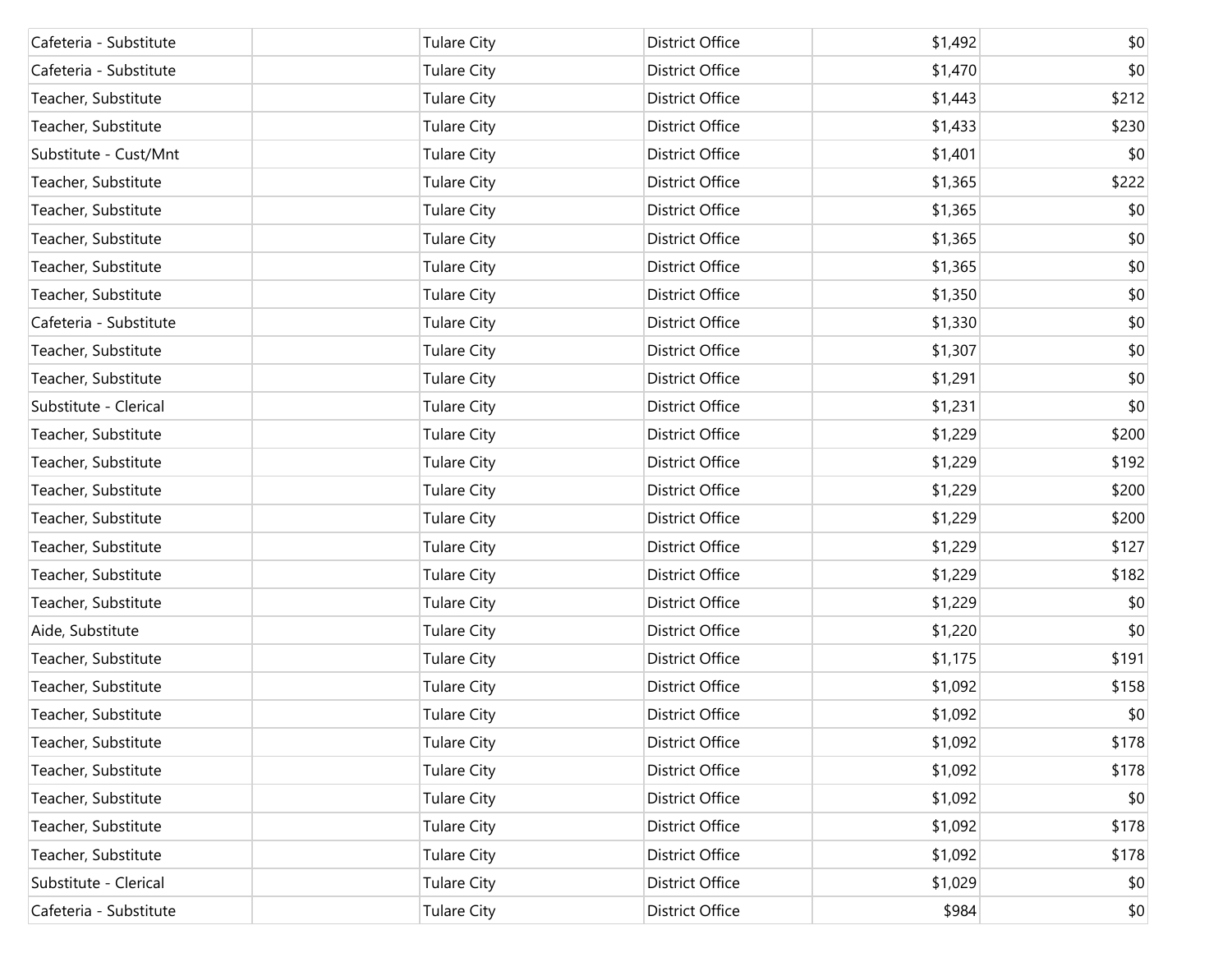| Teacher, Substitute | <b>Tulare City</b> | District Office | \$956 | \$156 |
|---------------------|--------------------|-----------------|-------|-------|
| Teacher, Substitute | <b>Tulare City</b> | District Office | \$956 | \$138 |
| Teacher, Substitute | <b>Tulare City</b> | District Office | \$956 | \$0   |
| Teacher, Substitute | <b>Tulare City</b> | District Office | \$941 | \$79  |
| Teacher, Substitute | <b>Tulare City</b> | District Office | \$819 | \$0   |
| Teacher, Substitute | <b>Tulare City</b> | District Office | \$819 | \$133 |
| Teacher, Substitute | <b>Tulare City</b> | District Office | \$819 | \$0   |
| Teacher, Substitute | <b>Tulare City</b> | District Office | \$819 | \$0   |
| Teacher, Substitute | <b>Tulare City</b> | District Office | \$819 | \$133 |
| Teacher, Substitute | <b>Tulare City</b> | District Office | \$819 | \$118 |
| Teacher, Substitute | <b>Tulare City</b> | District Office | \$800 | \$0   |
| Tutor, Avid         | <b>Tulare City</b> | District Office | \$765 | \$0   |
| Tutor, Avid         | <b>Tulare City</b> | District Office | \$745 | \$0   |
| Summer Employee     | <b>Tulare City</b> | District Office | \$721 | \$0   |
| Teacher, Substitute | <b>Tulare City</b> | District Office | \$683 | \$101 |
| Teacher, Substitute | <b>Tulare City</b> | District Office | \$683 | \$0   |
| Teacher, Substitute | <b>Tulare City</b> | District Office | \$683 | \$111 |
| Teacher, Substitute | <b>Tulare City</b> | District Office | \$683 | \$99  |
| Teacher, Substitute | <b>Tulare City</b> | District Office | \$683 | \$0   |
| Teacher, Substitute | <b>Tulare City</b> | District Office | \$683 | \$89  |
| Teacher, Substitute | <b>Tulare City</b> | District Office | \$683 | \$0   |
| Teacher, Substitute | <b>Tulare City</b> | District Office | \$683 | \$111 |
| Teacher, Substitute | <b>Tulare City</b> | District Office | \$683 | \$111 |
| Teacher, Substitute | <b>Tulare City</b> | District Office | \$683 | \$101 |
| Teacher, Substitute | <b>Tulare City</b> | District Office | \$683 | \$111 |
| Teacher, Substitute | <b>Tulare City</b> | District Office | \$683 | \$0   |
| Teacher, Substitute | <b>Tulare City</b> | District Office | \$673 | \$97  |
| Aide, Substitute    | <b>Tulare City</b> | District Office | \$630 | \$0   |
| Teacher, Substitute | <b>Tulare City</b> | District Office | \$614 | \$97  |
| Teacher, Substitute | <b>Tulare City</b> | District Office | \$546 | \$79  |
| Teacher, Substitute | <b>Tulare City</b> | District Office | \$546 | \$89  |
| Teacher, Substitute | <b>Tulare City</b> | District Office | \$546 | \$84  |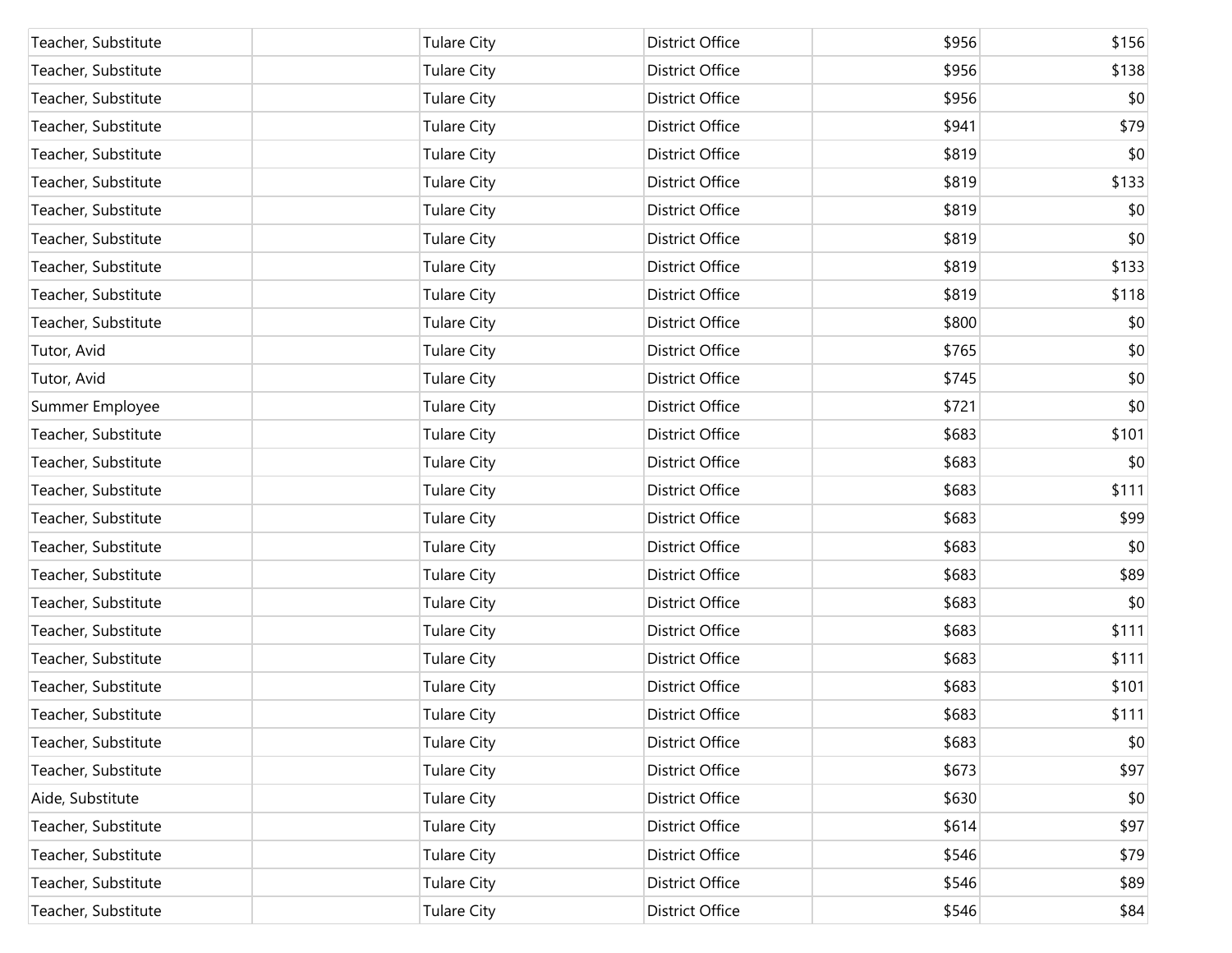| Teacher, Substitute          | <b>Tulare City</b> | <b>District Office</b> | \$546 | \$0          |
|------------------------------|--------------------|------------------------|-------|--------------|
| Teacher, Substitute          | <b>Tulare City</b> | District Office        | \$546 | \$89         |
| Teacher, Substitute          | <b>Tulare City</b> | District Office        | \$546 | \$84         |
| Teacher, Substitute          | <b>Tulare City</b> | District Office        | \$546 | \$0          |
| Teacher, Substitute          | <b>Tulare City</b> | District Office        | \$546 | \$79         |
| Teacher, Substitute          | <b>Tulare City</b> | District Office        | \$546 | \$89         |
| Teacher, Substitute          | <b>Tulare City</b> | District Office        | \$546 | \$0          |
| Substitute - Clerical        | <b>Tulare City</b> | District Office        | \$545 | \$0          |
| Referee                      | <b>Tulare City</b> | District Office        | \$520 | \$0          |
| Teacher, Substitute          | <b>Tulare City</b> | District Office        | \$488 | \$0          |
| Referee                      | <b>Tulare City</b> | District Office        | \$480 | \$0          |
| Teacher, Substitute          | <b>Tulare City</b> | District Office        | \$473 | \$0          |
| Cafeteria - Substitute       | <b>Tulare City</b> | District Office        | \$472 | \$0          |
| <b>Board Member</b>          | <b>Tulare City</b> | District Office        | \$450 | \$0          |
| <b>Board Member</b>          | <b>Tulare City</b> | District Office        | \$450 | \$13,692     |
| Instructor, Vocational-Music | <b>Tulare City</b> | District Office        | \$449 | \$0          |
| Cafeteria - Substitute       | <b>Tulare City</b> | District Office        | \$433 | \$0          |
| <b>Board Member</b>          | <b>Tulare City</b> | District Office        | \$425 | \$13,692     |
| <b>Board Member</b>          | <b>Tulare City</b> | District Office        | \$425 | \$13,692     |
| Teacher, Substitute          | <b>Tulare City</b> | District Office        | \$410 | \$59         |
| Teacher, Substitute          | <b>Tulare City</b> | District Office        | \$410 | \$0          |
| Teacher, Substitute          | <b>Tulare City</b> | District Office        | \$410 | \$67         |
| Teacher, Substitute          | <b>Tulare City</b> | District Office        | \$410 | \$0          |
| Teacher, Substitute          | <b>Tulare City</b> | District Office        | \$410 | \$0          |
| Teacher, Substitute          | <b>Tulare City</b> | <b>District Office</b> | \$410 | \$59         |
| Teacher, Substitute          | <b>Tulare City</b> | District Office        | \$410 | \$59         |
| Teacher, Substitute          | <b>Tulare City</b> | District Office        | \$410 | \$0          |
| Teacher, Substitute          | <b>Tulare City</b> | District Office        | \$410 | \$67         |
| Teacher, Substitute          | <b>Tulare City</b> | District Office        | \$410 | \$64         |
| Teacher, Substitute          | <b>Tulare City</b> | District Office        | \$410 | \$59         |
| Referee                      | <b>Tulare City</b> | District Office        | \$400 | \$0          |
| Referee                      | <b>Tulare City</b> | District Office        | \$400 | $ 10\rangle$ |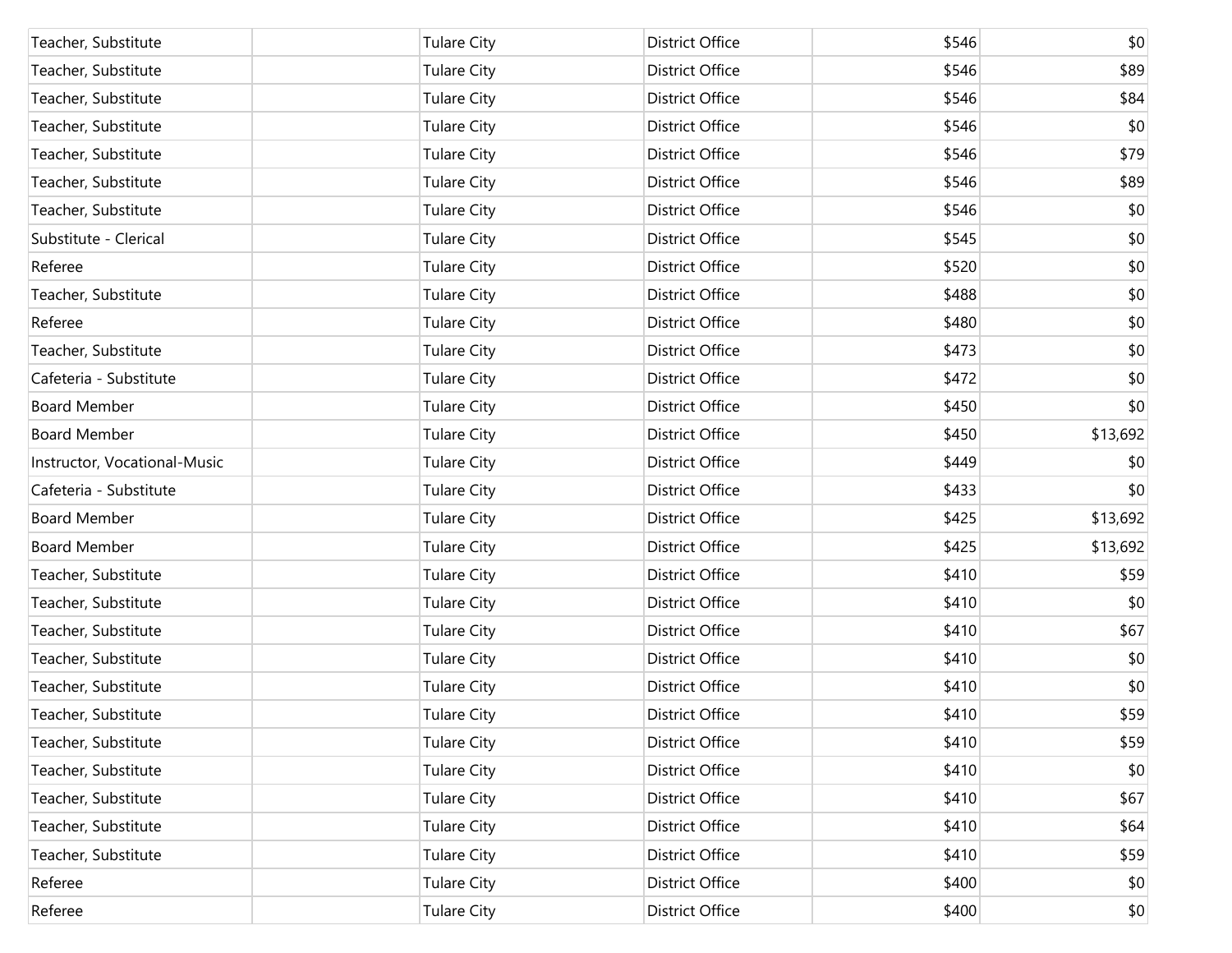| <b>Board Member</b> | <b>Tulare City</b> | District Office | \$400 | \$13,692 |
|---------------------|--------------------|-----------------|-------|----------|
| Teacher, Substitute | <b>Tulare City</b> | District Office | \$395 | \$42     |
| Preschool Teacher   | <b>Tulare City</b> | District Office | \$353 | \$51     |
| Teacher, Substitute | <b>Tulare City</b> | District Office | \$341 | \$0      |
| Aide, Substitute    | <b>Tulare City</b> | District Office | \$335 | \$0      |
| Aide, Substitute    | <b>Tulare City</b> | District Office | \$285 | \$0      |
| Teacher, Substitute | <b>Tulare City</b> | District Office | \$273 | \$39     |
| Teacher, Substitute | <b>Tulare City</b> | District Office | \$273 | \$39     |
| Teacher, Substitute | <b>Tulare City</b> | District Office | \$273 | \$39     |
| Teacher, Substitute | <b>Tulare City</b> | District Office | \$273 | \$0      |
| Teacher, Substitute | <b>Tulare City</b> | District Office | \$273 | \$0      |
| Teacher, Substitute | <b>Tulare City</b> | District Office | \$273 | \$0      |
| Teacher, Substitute | <b>Tulare City</b> | District Office | \$273 | \$42     |
| Teacher, Substitute | <b>Tulare City</b> | District Office | \$273 | \$0      |
| Teacher, Substitute | <b>Tulare City</b> | District Office | \$273 | \$39     |
| Referee             | <b>Tulare City</b> | District Office | \$240 | \$0      |
| Referee             | <b>Tulare City</b> | District Office | \$240 | \$0      |
| Referee             | <b>Tulare City</b> | District Office | \$240 | \$0      |
| Aide, Substitute    | <b>Tulare City</b> | District Office | \$222 | \$0      |
| Teacher, Substitute | <b>Tulare City</b> | District Office | \$205 | \$0      |
| Referee             | <b>Tulare City</b> | District Office | \$200 | \$0      |
| Aide, Preschool     | <b>Tulare City</b> | District Office | \$198 | \$36     |
| Aide, Preschool     | <b>Tulare City</b> | District Office | \$172 | \$0      |
| Referee             | <b>Tulare City</b> | District Office | \$160 | \$0      |
| Referee             | <b>Tulare City</b> | District Office | \$160 | \$0      |
| Teacher, Substitute | <b>Tulare City</b> | District Office | \$137 | \$0      |
| Teacher, Substitute | <b>Tulare City</b> | District Office | \$137 | \$0      |
| Teacher, Substitute | <b>Tulare City</b> | District Office | \$137 | \$20     |
| Teacher, Substitute | <b>Tulare City</b> | District Office | \$137 | \$20     |
| Teacher, Substitute | <b>Tulare City</b> | District Office | \$137 | \$22     |
| Teacher, Substitute | <b>Tulare City</b> | District Office | \$137 | \$0      |
| Teacher, Substitute | <b>Tulare City</b> | District Office | \$137 | \$22     |